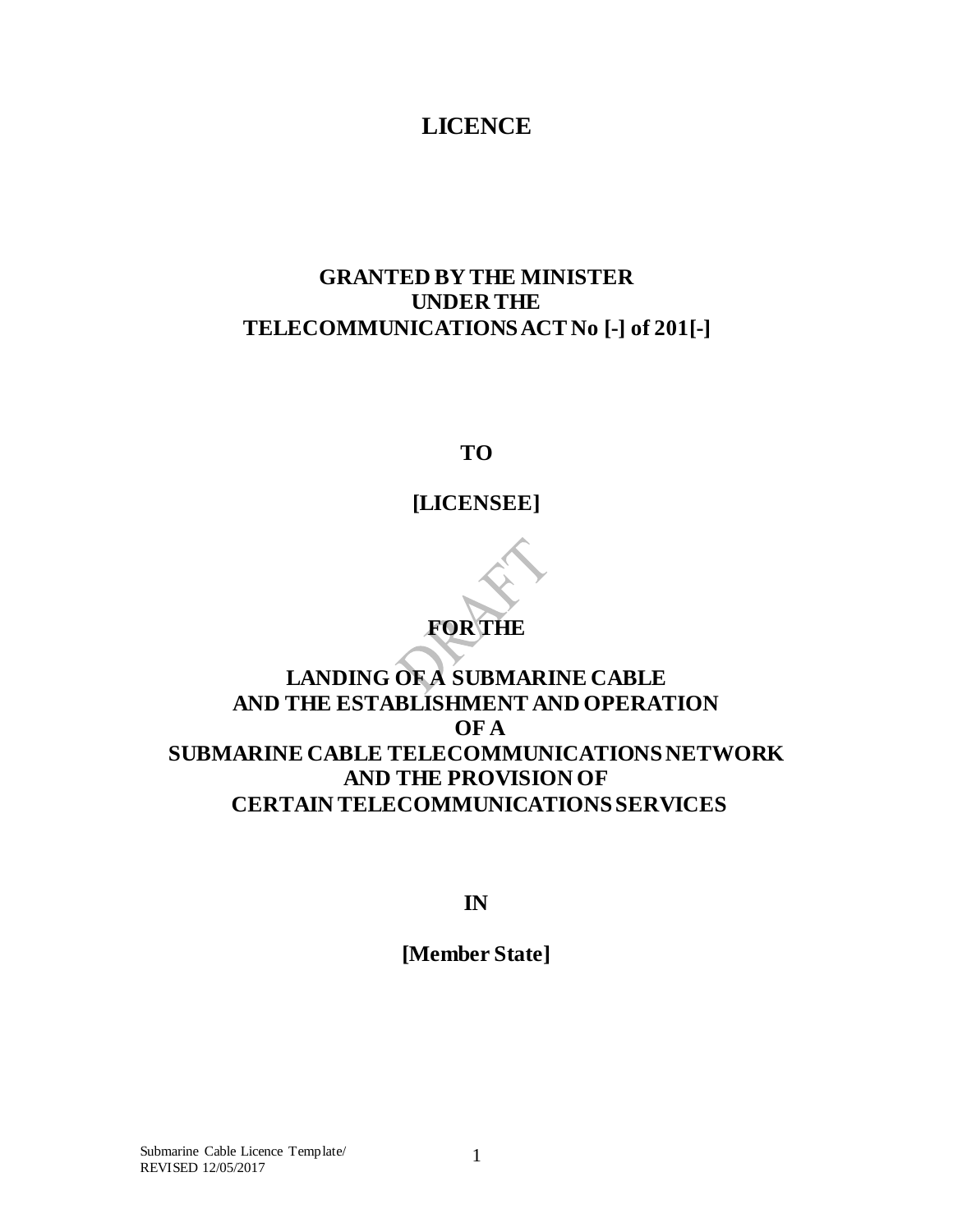# **TABLE OF CONTENTS**

| 2.                     |                                                                                                                                                                                                                                      |  |
|------------------------|--------------------------------------------------------------------------------------------------------------------------------------------------------------------------------------------------------------------------------------|--|
| 3.                     |                                                                                                                                                                                                                                      |  |
| 4.                     |                                                                                                                                                                                                                                      |  |
| 5.                     |                                                                                                                                                                                                                                      |  |
| 6.                     |                                                                                                                                                                                                                                      |  |
| 7.                     |                                                                                                                                                                                                                                      |  |
| 8.                     |                                                                                                                                                                                                                                      |  |
|                        |                                                                                                                                                                                                                                      |  |
| 1.                     |                                                                                                                                                                                                                                      |  |
| 2.                     |                                                                                                                                                                                                                                      |  |
| $\mathcal{R}_{\alpha}$ | PROVISION OF ACCESS AND INTERCONNECTION, INFRASTRUCTURE                                                                                                                                                                              |  |
|                        |                                                                                                                                                                                                                                      |  |
| $\mathcal{A}_{\cdot}$  |                                                                                                                                                                                                                                      |  |
| 5.                     |                                                                                                                                                                                                                                      |  |
| 6.                     |                                                                                                                                                                                                                                      |  |
| 7.                     |                                                                                                                                                                                                                                      |  |
| 8.                     |                                                                                                                                                                                                                                      |  |
| 9.                     |                                                                                                                                                                                                                                      |  |
| 10.                    |                                                                                                                                                                                                                                      |  |
|                        |                                                                                                                                                                                                                                      |  |
|                        |                                                                                                                                                                                                                                      |  |
|                        | TECHNICAL SPECIFICATIONS <b>Manual Contract Contract Contract Contract Contract Contract Contract Contract Contract Contract Contract Contract Contract Contract Contract Contract Contract Contract Contract Contract Contract </b> |  |
|                        |                                                                                                                                                                                                                                      |  |
|                        |                                                                                                                                                                                                                                      |  |
|                        |                                                                                                                                                                                                                                      |  |
|                        |                                                                                                                                                                                                                                      |  |
|                        |                                                                                                                                                                                                                                      |  |
|                        |                                                                                                                                                                                                                                      |  |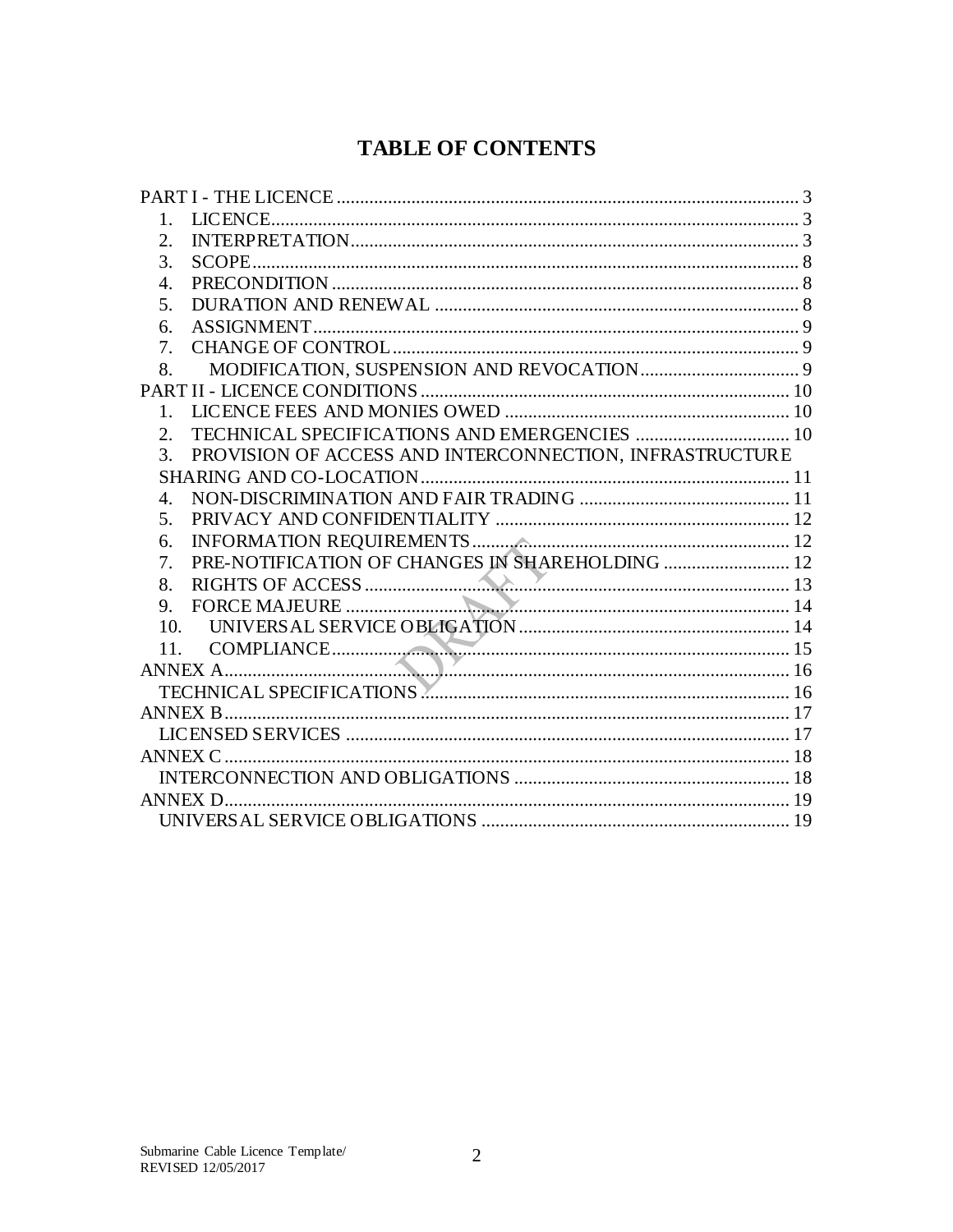# **SUBMARINE NETWORKS AND SERVICES LICENCE**

**THE MINISTER in accordance with the Telecommunications Act No. [-] of 200[-], as amended and acting upon the recommendation of ECTEL, hereby grants this Licence to [Submarine Cable LICENSEE] (hereinafter referred to as the Licensee) to establish and operate a Submarine Cable Landing Telecommunications Network and Service within [ECTEL Member State] as specified herein.**

### <span id="page-2-0"></span>**PART I - THE LICENCE**

### <span id="page-2-1"></span>**1. LICENCE**

1.1 This Licence shall be known as [Submarine Cable Landing Licensee] Submarine Landing, Networks and Services Licence [20--].

### <span id="page-2-2"></span>**2. INTERPRETATION**

2.1 In this Licence:



"**Affiliate**" means, in relation to this Licensee, any body corporate that is a subsidiary of this Licensee or if this Licensee and another body corporate are subsidiaries of the same body corporate or if each of them is controlled by the same person; and if the Licensee and another body corporate are affiliated with the same body corporate at the same time, they are affiliated with each other.

**"Annex"** means one or more attachments to this Licence, all of which constitutes a part of and is unique to this Licence;

"**Annual Licence Fee**" means the fee payable by the Licensee to the Commission on each anniversary of the Effective Date;

"**Backhaul Circuit**" means a high capacity inland circuit representing the connection between a Cable Landing Point and the existing domestic infrastructure of an Electronic Communications Provider in [Member State];

"**Cable Landing Point**" means the point at which the international submarine telecommunications cable arrives and terminates;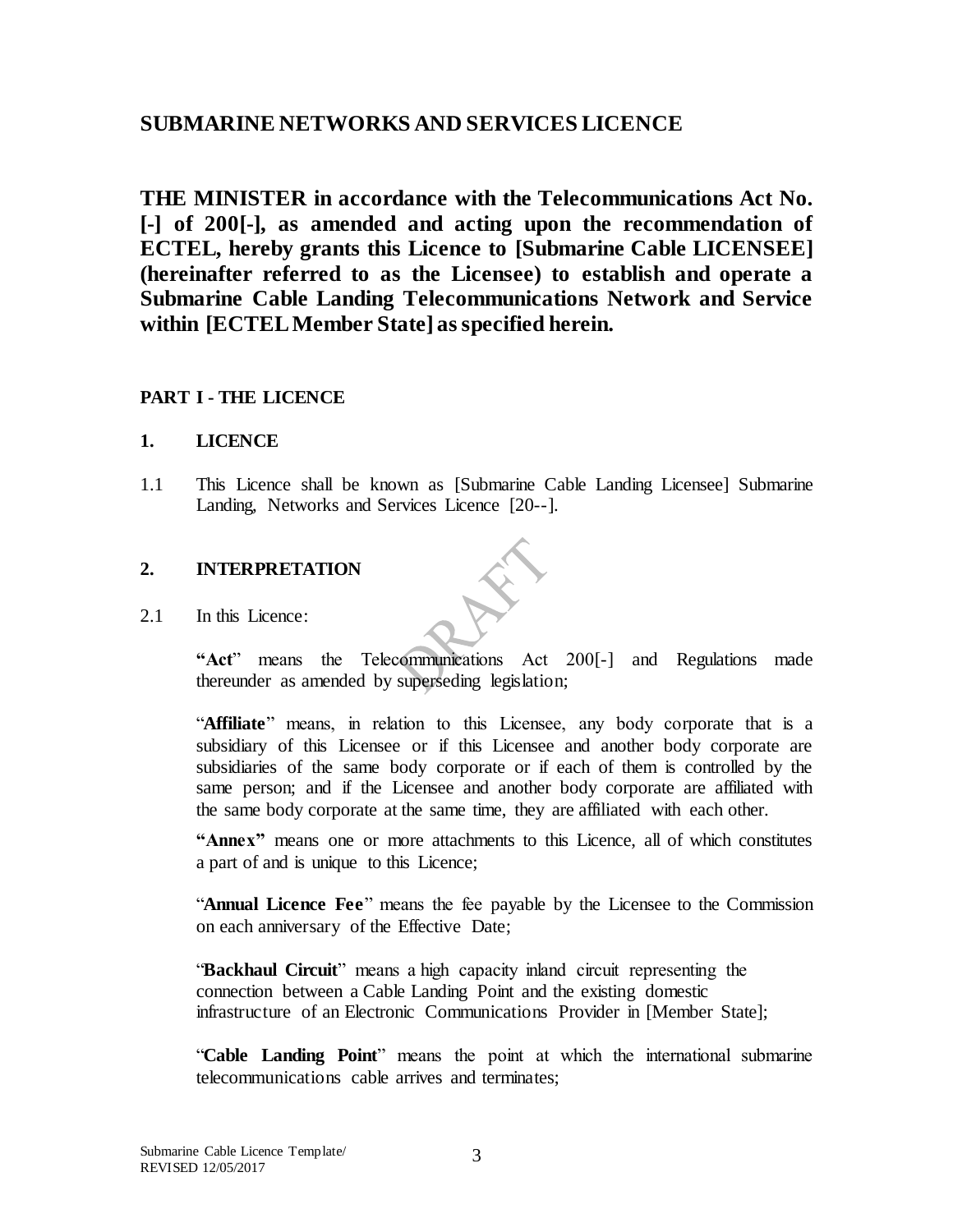**"Change of control"**, in relation to a licensee, means when a person, alone or with other persons, takes charge of the licensee or frequency authorization holder

(a) by acquiring directly or indirectly including by merger –

–

- (i) 50% or more of the licensee's voting share;
- (ii) rights or contracts which confer decisive influence on the composition, voting or decisions of organs of the licensee or frequency authorization holder;
- (iii) while not holding the rights or entitled to the rights under a contract under subparagraph (ii), has the power to exercise the rights deriving from such right or contract;
- (iv) through the licensee or frequency authorization holder divesting its shares;
- (b) by any direct or indirect sale or transfer of substantially all of the assets of the licensee;
- (c) by an approved and completed plan of liquidation of the licensee or an agreement for the sale on liquidation of the licensee;
- (d) by the licensee determining and declaring that a change of control has occurred;

**"Commission"** means the National Telecommunications Regulatory Commission established under the Telecommunications Act as amended;

"**Conditions**" means the conditions contained in the Licence, as supplemented or amended from time to time;

"Control" means, in the case of a body corporate that a person directly or indirectly, except by way of security only, holds the shares of the body corporate carrying out voting rights sufficient to elect a majority of the directors of the body corporate.

"**Customer**" means any Person who is, or who wishes to be, provided with any of the Licensed Services by the Licensee;

**'ECTEL'** means the Eastern Caribbean Telecommunications Authority;

"**Effective Date**" means [Date of Licence];

#### **"Electronic Communications**" means -

- (a) any type of transmission and receipt of symbols, signals, writing, images and sounds, or any sort of communication on lines, by radio optical, wire, or other electromagnetic systems;
- (b) Includes telecommunications;

"**Electronic Communications network**" means transmission system and, where applicable, switching or routing equipment and other resources which permit the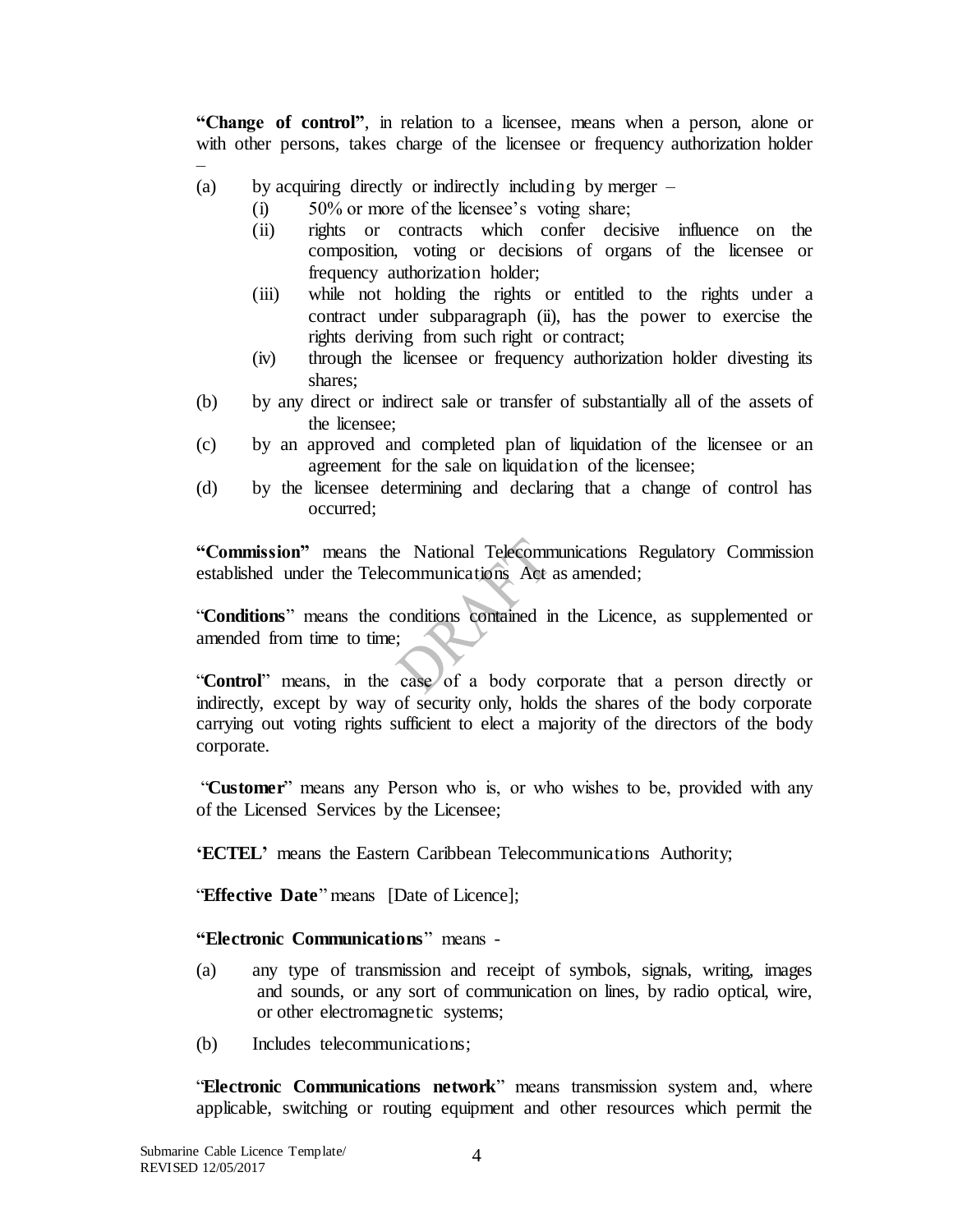conveyance of signals by wire, radio, optical signals, electricity distribution systems, high-voltage lines or other electromagnetic means, including networks for radio and television broadcasting and cable television networks;

"**Electronic Communication Service**" means a service provided wholly or partially by the conveyance of signals on an electronic communications network;

"**Emergency Services**" means in respect of the Licensed Area, the relevant public, police, fire and ambulance services for that territory;

"**Government**" means the Government of [ECTEL Member State];

"**International Electronic Communications Service**" means an electronic communications service including telecommunications service between points in the Licensed Territory and points outside the Licensed Territory or with ships at sea and vessels in coastal waters;

"**Interconnection Services**" means services relating to the interconnection of the Licensee's Licensed Networks to the network of another Electronic Communications Provider;

"**Interconnection Obligations**" means the obligations relating to the provision of Interconnection Services as set out in **Annex C**;

"**International Service**" means an electronic communications service between points in the Licensed Area and points outside the Licensed Area or with ships at sea and vessels in coastal waters;

"**Internet**" means a global information system, consisting of high speed circuits connecting routers that transmit data in the form of Internet Protocol packets, that is logically linked together by a globally unique address, based on Internet Protocol; is able to support communications using the Transmission Control Protocol/Internet Protocol; and provides, uses or makes accessible, either publicly or privately, high level services on an electronic communications Network;

"**Internet Access**" means the provision of access to the Internet;

"**Leased Line Services**" means the provision of a part of the Licensed Networks reserved for the exclusive use of a customer without inter-exchange switching arrangements;

"**Leased Line Obligations**" means the obligations relating to the provision of Leased Line Services as set out in **Annex C**;

"**Licenc**e" means this Licence together with the Annexes;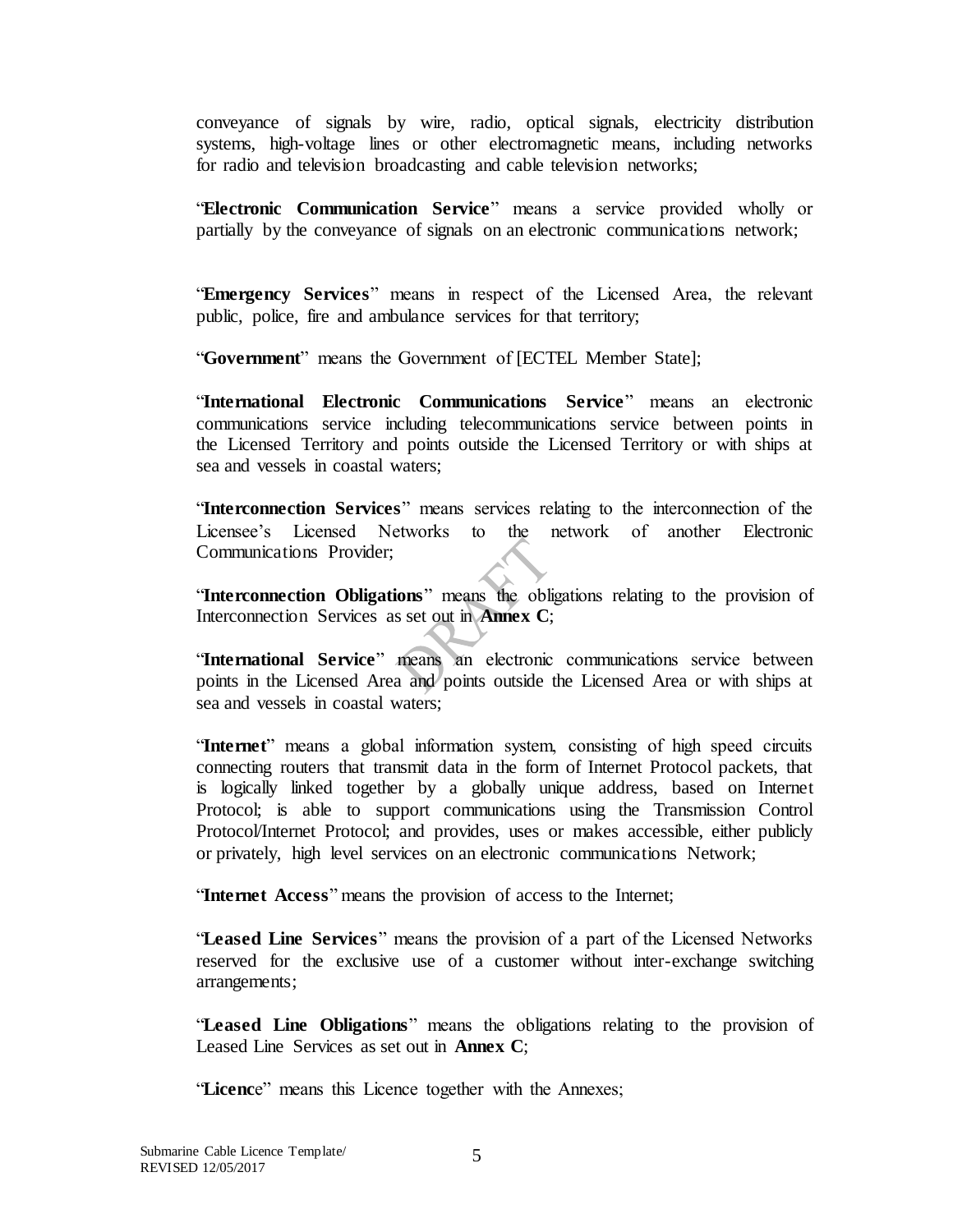"**Licence Term**" means twenty (20) years from the Effective Date;

"**Licensed Area"** means the territory of [ECTEL Member State];

"**Licensed Networks**" means domestic and international Submarine Cable Telecommunications Networks.

"**Licensed Services**" means those Electronic Communications Services detailed in **Annex B**;

**"Licensee**" means [Insert name of Licensee];

"Market" means a market in [ECTEL Member State] and when used in relation to an electronic communications service, means a market for those electronic communication services that are substitutable for, or otherwise competitive with, the first-mentioned electronic communications services.

**"Merger"** means the cessation of two or more persons, at least one of which is or controls a licensee or frequency authorization holder from being distinct, whether by purchase or lease of share, amalgamation, combination, joint venture or any other method through which influence over the policy of another licensee or frequency authorization is acquired.

"Meet-Me-Room" means a secure area, cage or room located in or in close proximity to the Cable Landing Point where licensed electronic communications providers may install interconnection equipment and apparatus for the purpose of interconnecting their network to the network of the licensee.

"**Net Neutrality**" means the principle that an electronic communications network and licensees permit all data over the internet by not interrupting, throttling, blocking or degrading such data.

"**Order**" means an Order issued by the Minister under the Act;

"**Reference Interconnection Offer"** means a document containing the terms and conditions of access facilitation and co- location services at a submarine cable landing station for specified levels of capacity;

"**Regulations**" means regulations issued by the Minister pursuant to Section [-] of the Act as amended;

**"Retail Customer**" means a consumer other than a licensee, who is –

(a) obliged to pay periodically or on demand for an electronic communications service; or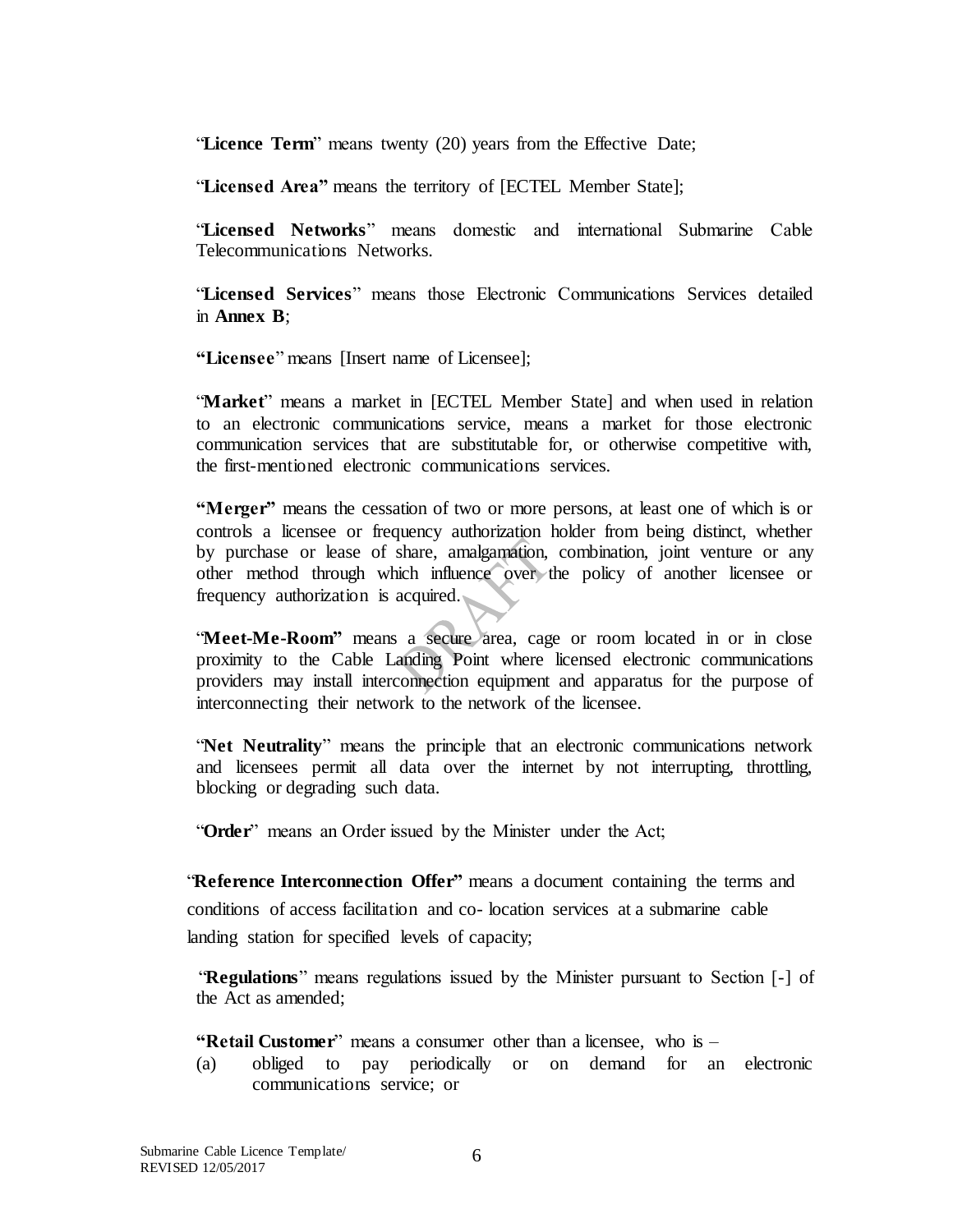(b) b) has entered into an agreement for the provision of an electronic communications service; any Person who is, or who wishes to be, provided with the Licensed Services by the Licensee

"**Renewal Fee**" means a fee payable by the Licensee on the renewal of this Licence;

**"Significant market power"**, in relation to a licensee, means that a licensee individually or jointly with others enjoys a position of economic strength which enables it to hinder the maintenance of effective competition on the relevant market by affording the licensee the power to behave to an appreciable extent independently of its competitors and users;

**"Significant interest"**, in relation to an incorporated body, means a holding or interest in the company or in any holding company of the company held or owned by a person, alone or with any other person and whether legally or equitably, that entitles or enables the person, directly or indirectly –

- (a) to control [20%] or more of the voting rights of that company at a general meeting of the company;
- (b) to a share of [20%] or more in dividends declared and paid by the company;
- (c) to a share of [20%] or more in any distribution of the surplus assets of the company;

"**Standard Customer Agreement**" means the terms and conditions on which a particular Licensed Service is provided to the Customer;

"**Submarine Cable Telecommunications Network**" means an Electronic communications Network consisting of submarine electronic communications cables and terminating in a Cable Landing Point;

"**Technical Specifications**" means the full description of the Licensed Network including the location and technical specifications of the submarine electronic communications cables and Cable Landing Points, and all related facilities, the type and number of channels and the capacity thereof in [Member State], the landing points in other countries, the Backhaul Circuit in [Member State], and the Wet Link, as set out in **Annex A**;

"**Universal Service Obligation**" means the obligation to provide Universal Service as set out in Part II, Clause 3.1 of this Licence and outlined in **Annex C**  or as amended in Regulations issued by the Minister.

"Wet Link" means that portion of the submarine electronic communications cable that is submerged and the associated equipment.

2.2 Any word, phrase or expression used in the Licence shall, unless the context requires otherwise have the same meaning as it has in the Act.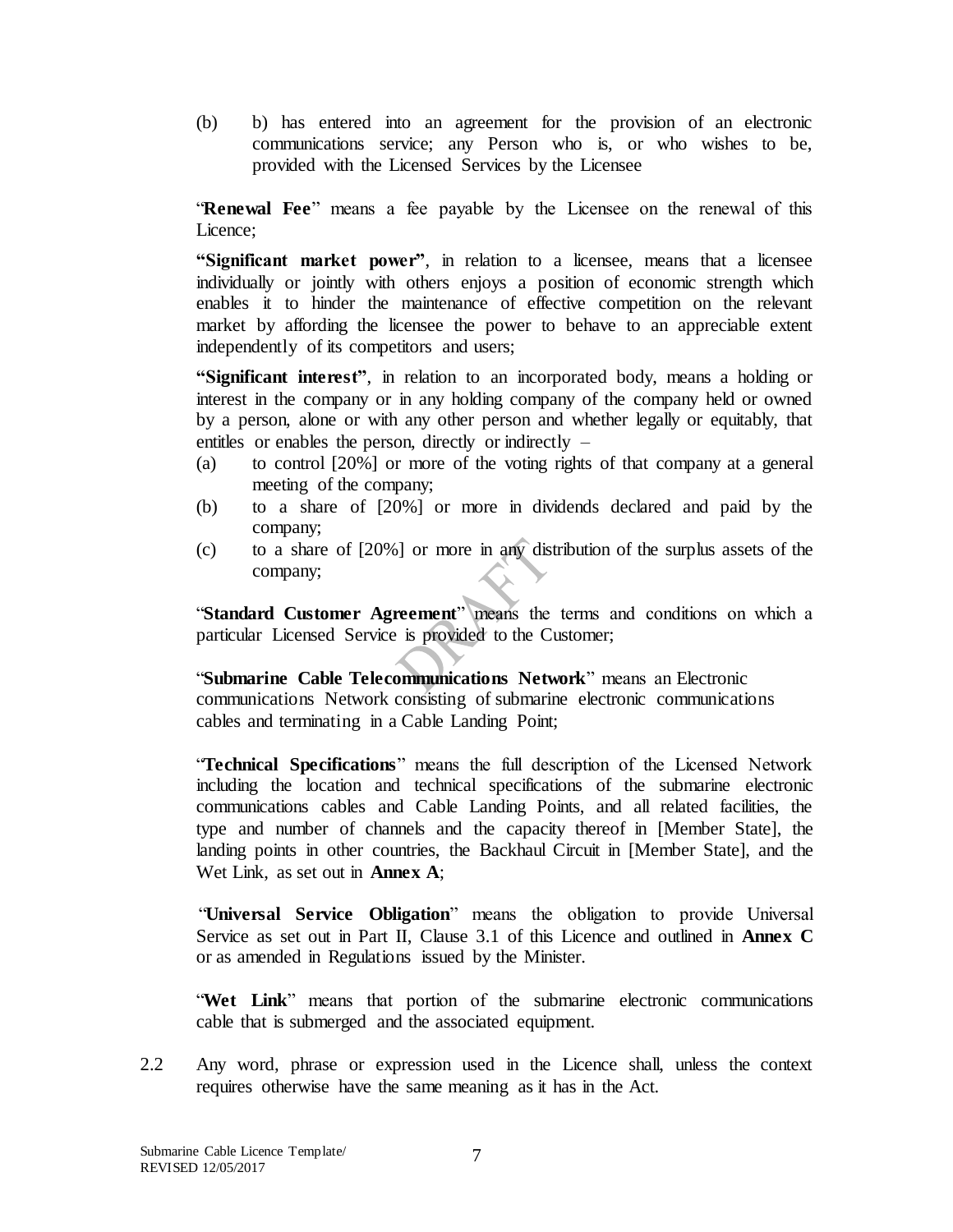2.3 Words importing the singular shall include the plural and vice versa.

### <span id="page-7-0"></span>**3. SCOPE**

- 3.1 The Licensee is hereby authorized to connect the Licensed Networks to:
	- 3.1.1 any other Electronic Communications Network operated under a licence granted by the Minister in accordance with the Act;
	- 3.1.2 any Electronic Communications Network outside [ECTEL Member State];
	- 3.1.3 any earth-orbiting apparatus in accordance with applicable requirements; and
	- 3.1.4 any Terminal Equipment approved for connection in accordance with Section [-] of the Act.
- 3.2 The Licensee is hereby authorized to provide the Licensed Services by means of the Licensed Networks.
- 3.3 The Licensee shall have the right to provide the following Licensed Services on a non-exclusive basis by means of the Licensed Networks:
	- 3.3.1 Access and Interconnection Services; and
	- 3.3.2 Co-location Services.
	- 3.3.3 Backhaul Services
- 3.4 This Licence is non-exclusive and is not intended to convey proprietary rights

### <span id="page-7-1"></span>**4. PRECONDITION**

4.1 The rights of the Licensee set out herein shall not take effect until the Licensee pays the Fees set out in the Act.

### <span id="page-7-2"></span>**5. DURATION AND RENEWAL**

- 5.1 This Licence is granted from the Effective Date for a period of twenty (20) years.
- 5.2 The Minister shall renew the Licence upon request by the Licensee for an additional period determined by the Minister, upon expiration of the Licence Term provided that none of the provisions of section [-] of the Act would cause the Minister to refuse a request for renewal.
- 5.3 Where a Licensee wishes to renew the Licence, it shall apply to the Minister in writing one year (12 months) prior to the expiry date of the Licence or at a later date if the Minister so determines.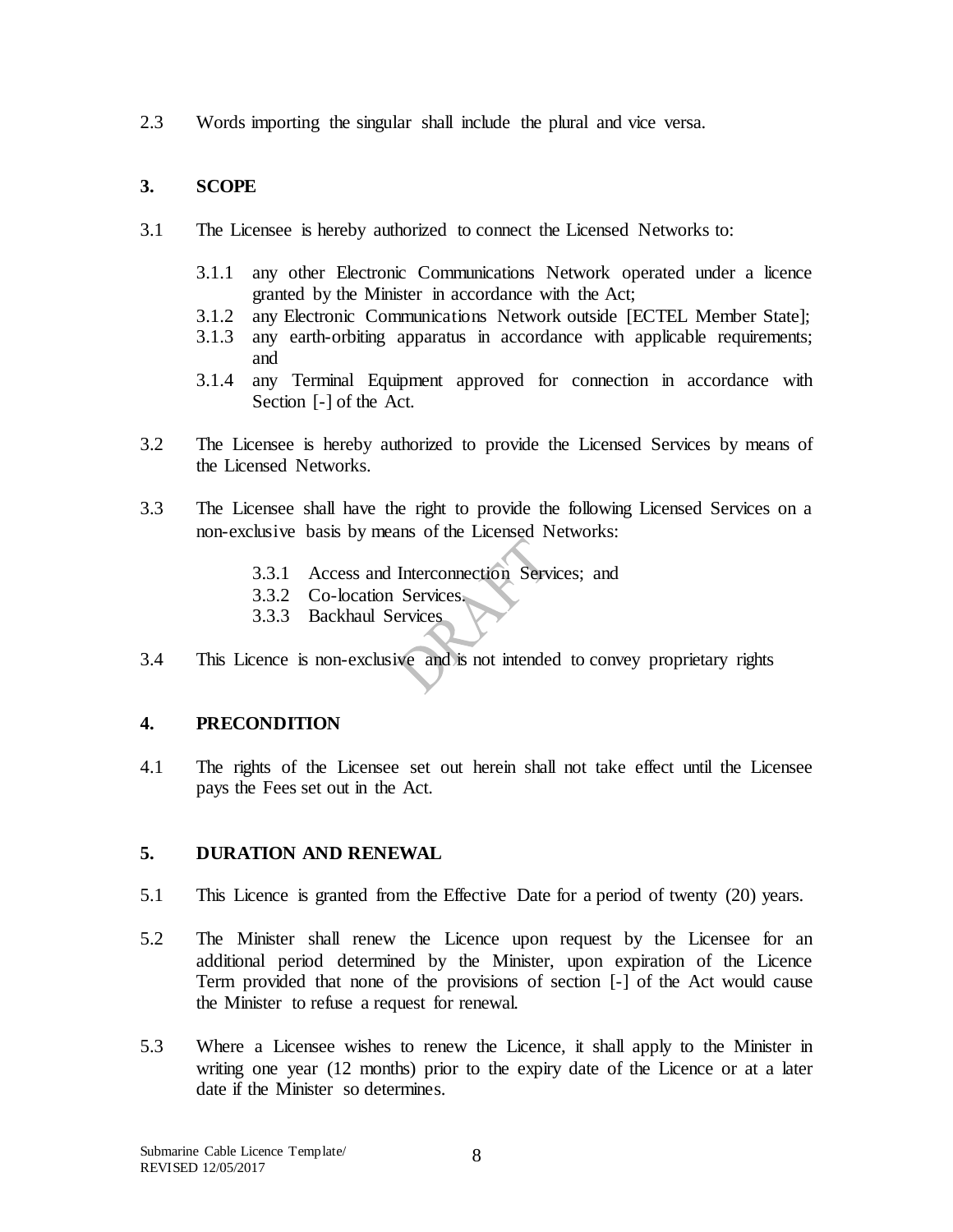- 5.4 On granting a renewal of the Licence the Minister may vary the terms of the Licence if the conditions then prevailing require such variation and it is reasonable to do so.
- 5.5 The provisions of section [-] of the Act relating to suspension, revocation, etc. shall apply *mutatis mutandis* to the renewal of a Licence.
- 5.6 Renewal of the Licence shall not take effect until the Licensee has paid the prescribed fee and any other fees owed under the Licence.

### <span id="page-8-0"></span>**6. ASSIGNMENT**

- 6.1 The Licensee shall not assign or otherwise transfer this Licence or any of its rights or obligations under this Licence without the prior written consent of the Minister, subject to clause 6.2 below.
- 6.2 The prior written consent of the Minister shall not be required by the Licensee where the assignment or transfer results from an internal reorganization of a body corporate that involves no change in the beneficial ownership thereof. The Licensee shall give prior notification to the Minister of the nature and extent of such assignment or transfer.

### <span id="page-8-1"></span>**7. CHANGE OF CONTROL**

The Licensee shall not enter into a merger agreement or any agreement which results in the change of control of the licensee, without the prior written consent of the Minister, acting on the recommendation of ECTEL. The Minister shall not unreasonably withhold his consent and shall give reasons for refusal.

### <span id="page-8-2"></span>**8. MODIFICATION, SUSPENSION AND REVOCATION**

- 8.1 This Licence is subject to modification, revocation, suspension and variation according to Sections [-] of the Act.
- 8.2 In deciding whether to agree to an amendment proposed by the Licensee, the Minister shall give due consideration to any submissions received from the Licensee and other interested parties in relation to the proposed amendment.
- 8.3 If after 18 months from the date of issuance of this licence the licensee does not provide full customer service for which this licence has been granted, the licensee shall forfeit this licence. Upon forfeiture of this licence under this clause, there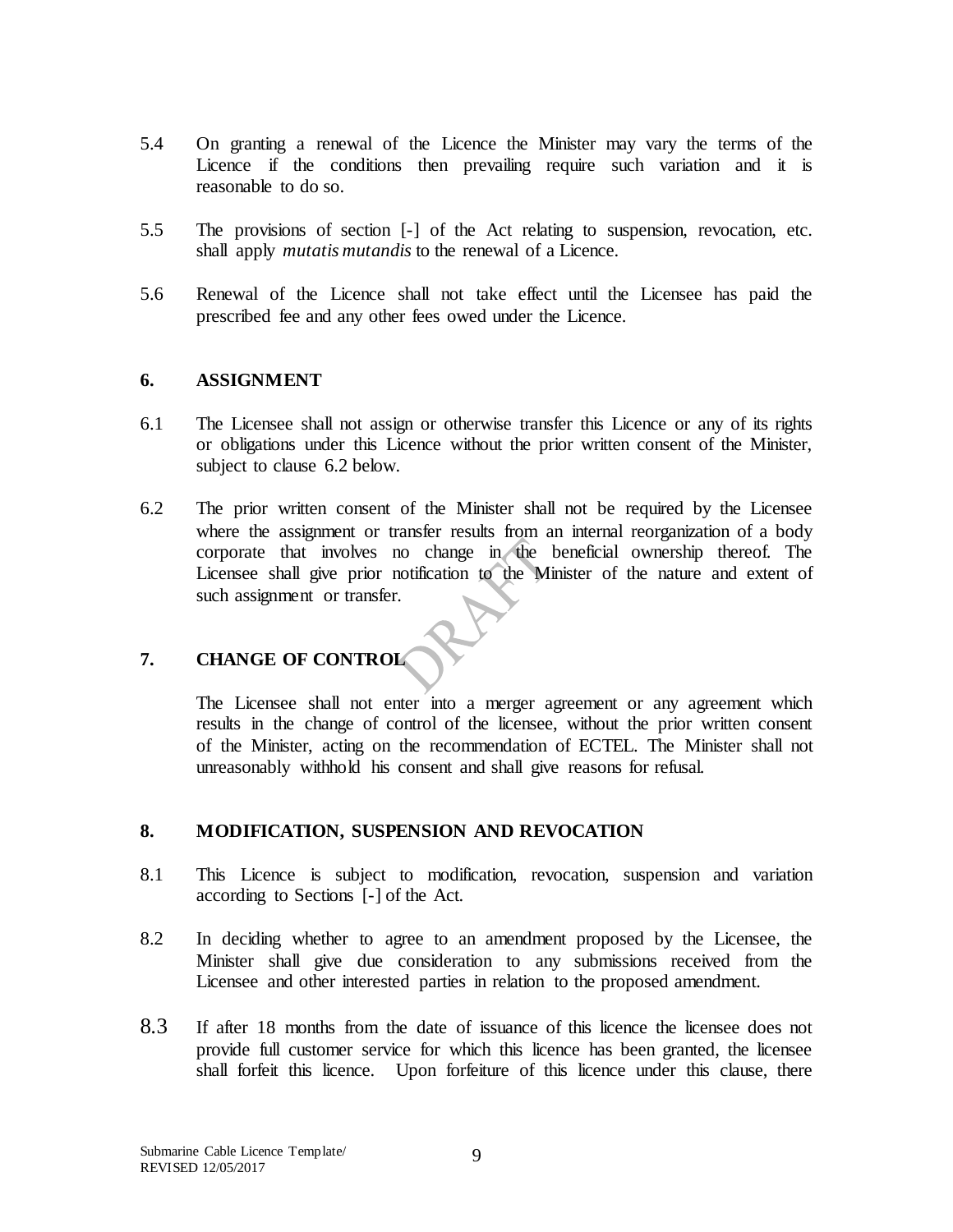shall be no refund of any fees, bonds payments or charges whatsoever that have been paid in respect of this granting of the licence.

### <span id="page-9-0"></span>**PART II - LICENCE CONDITIONS**

### <span id="page-9-1"></span>**1. LICENCE FEES AND MONIES OWED**

- 1.1 The Licensee shall pay all fees prescribed under the Act.
- 1.2 If the Licensee owes money to the Government or ECTEL in relation to fees payable in respect of this Licence, the Licensee shall be in breach of this Licence if the Licensee fails to pay that money within ninety (90) days after receiving a written notice from the Minister indicating that payment is due.

### <span id="page-9-2"></span>**2. TECHNICAL SPECIFICATIONS AND EMERGENCIES**

- 2.1 The Licensee shall comply with the Technical Specifications set out in **Annex A**.
- 2.2 The Licensee shall obtain the Commission's prior written approval together with the approvals, licences and permits required under the Laws of [Member State] in relation to any of the following changes to be made to any portion of the Licensed Network within the territorial waters of [Member State].
	- 2.2.1 any change in the location of that portion of the Licensed Network within the territory of [Member State] when such relocation involves a change in the geographic co-ordinates of latitude or longitude by as much as one second; or
	- 2.2.2 any change in the location of the Cable Landing Point when such relocation involves a change in the geographic co-ordinates of latitude or longitude by as much as one second, or when such relocation involves a change in street address.
- 2.3 The Licensee shall provide access to emergency services by means of the Licensed Networks.
- 2.4 In the event of hurricanes, earthquakes, floods and similar emergencies, the Minister may require the Licensee to provide free of charge to Government or to such Institutions or Person, such Electronic Communications Services as the Minister reasonably determines are necessary in the public interest, provided that if the emergency extends beyond thirty (30) days, the Government will compensate the Licensee for any days in excess of thirty (30) days.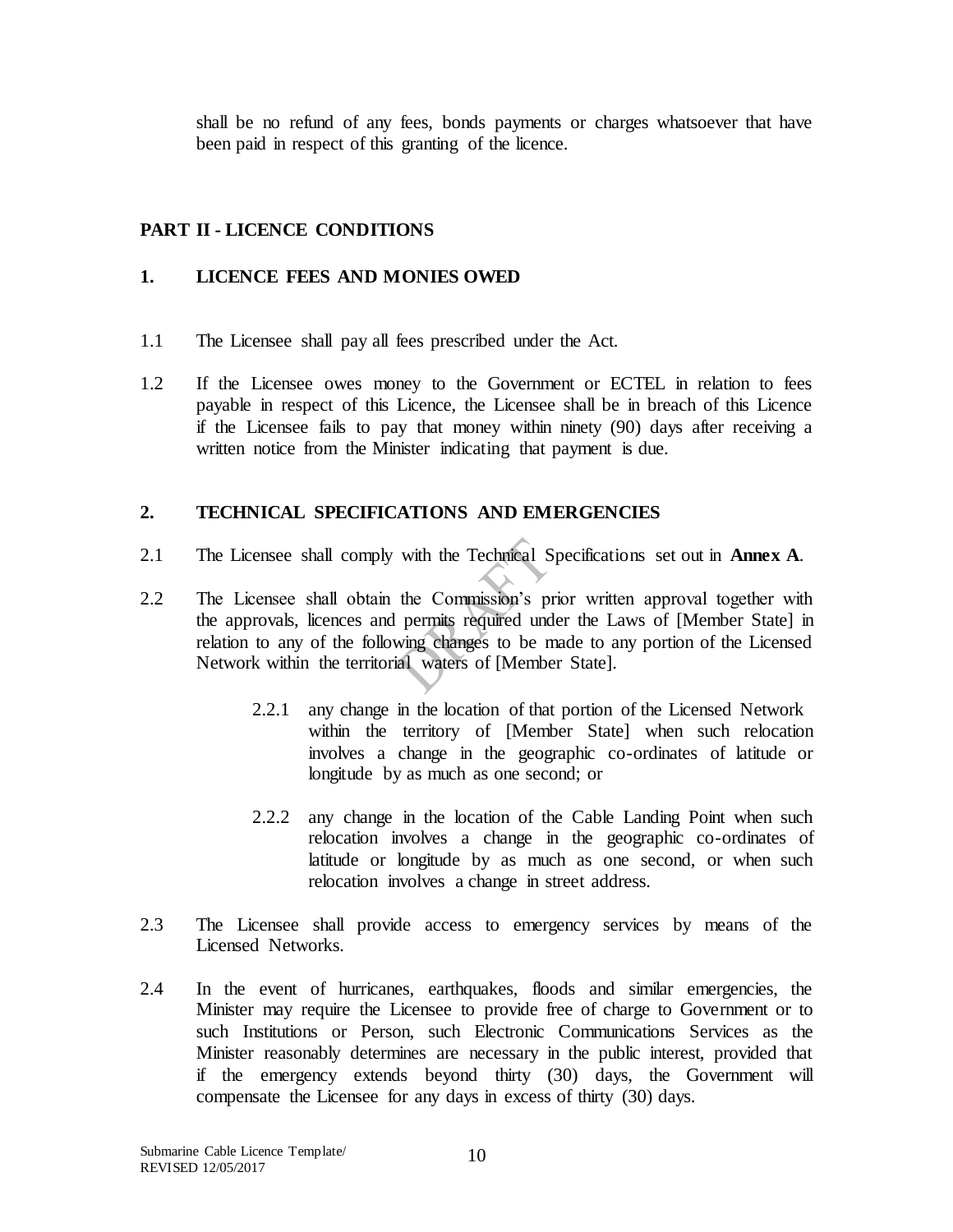### <span id="page-10-0"></span>3. **PROVISION OF ACCESS AND INTERCONNECTION, INFRASTRUCTURE SHARING AND CO-LOCATION**

- 3.1 The Licensee shall provide access and interconnection and Infrastructure Sharing and co location in relation to its Licensed Networks on the request of any Electronic Communications Provider according to the Acess and Interconnection Service Obligations set out in **Annex C** and the Act; or as amended in regulations issued by the Minister.
- 3.2 The Licensee shall provide co-location on the request of any licensed Electronic Communications Provider according to the Co-Location Services Obligations set out in **Annex C** and the Act as amended, or in Regulations issued by the Minister.

#### <span id="page-10-1"></span>**4. NON-DISCRIMINATION AND FAIR TRADING**

- 4.1 Licensed Networks shall be established and operated and the Licensed Services shall be provided, by the Licensee on arm's length commercial basis with respect to all Affiliates of the Licensee.
- 4.2 In providing the Licensed Services, the Licensee shall not discriminate as between similar types of customers in relation to Licensed Services provided to those customers in the Licensed Area and shall offer the Licensed Services on the same terms and conditions to similar types of customers.
- 4.3 The Licensee shall not discriminate against any Customer using Customer Equipment, in connection with the Licensed Networks, which are not sold or leased by the Licensee provided that any such Customer Equipment is of a type approved under the Act.
- 4.4 The Licensee shall not engage in any activities, whether by act or omission, which have, or are intended to or likely to have, the effect of unfairly preventing, restricting or distorting competition in relation to the Licensed Services as specified in Regulations issued by the Minister.
- 4.5 Without limiting the generality of Condition 4.3 above, any such act or omission shall include:
	- 4.5.1 any abuse by the Licensee, either independently or with others, of a dominant position; or of significant market power; or
	- 4.5.2 entering into any contract or engaging in any concerted practice with any other party;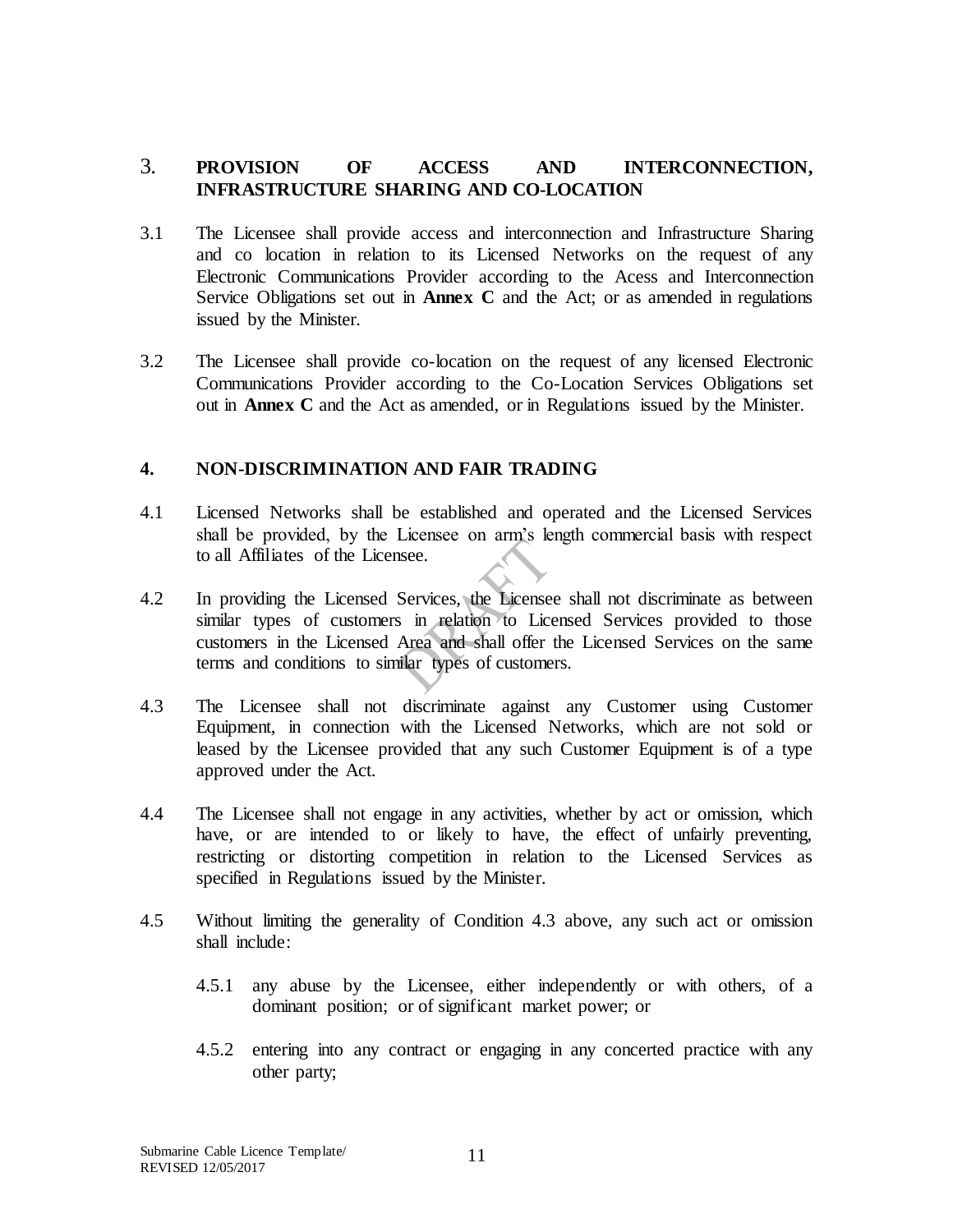- 4.5.3 Failing to comply with any written direction of the Commission to act or to refrain from acting in a particular manner where the effect of the act or omission has been deemed by the Commission as likely to have the effect of unfairly preventing, restricting or distorting competition in the Licensed Services: or
- 4.5.4 Where the effect of the conduct defined in Conditions 4.5.1, 4.5.2 or 4.5.3 is, or is likely to be, a substantial lessening of competition in that or any other market.
- 4.6 For the purposes of Condition 4.5.1 of this Part, a Licensee may be considered as having a dominant position if the Commission has designated the Licensee as a dominant electronic communications provider pursuant to Condition 4.8 hereafter.
- 4.7 An Electronic Communications provider shall be considered dominant or having significant market power in respect of a particular electronic communications market or markets in [Member State] in accordance with the terms of this licence and the governing Act.
- 4.8 A Licensee may make an application for a declaration on non-dominance in accordance with the Act. Or where it has been declared as having significant market power, apply to the Commission to have its status reviewed.

### <span id="page-11-0"></span>**5. PRIVACY AND CONFIDENTIALITY**

5.1 The Licensee shall ensure the privacy and confidentiality of information and business secrets obtained in the course of its business from any Person to whom it provides Licensed Services by establishing and implementing procedures for maintaining confidentiality of such information as set out in the Act.

### <span id="page-11-1"></span>**6. INFORMATION REQUIREMENTS**

6.1 The Licensee shall provide the Minister, the Commission and ECTEL with any relevant agreements (including agreements with any Affiliate of the Licensee) and such relevant accounting, financial, costs, technical and other information (including but not limited to a complete audited financial report) reasonably required to enable the Minister, the Commission or ECTEL to carry out their functions under the Act in the manner and at the times that the Minister, the Commission and ECTEL may request.

### <span id="page-11-2"></span>**7. PRE-NOTIFICATION OF CHANGES IN SHAREHOLDING**

7.1 The Licensee shall obtain the Minister's prior written consent to any acquisition of shares or change in shareholding of the Licensee, by any Person, if by reason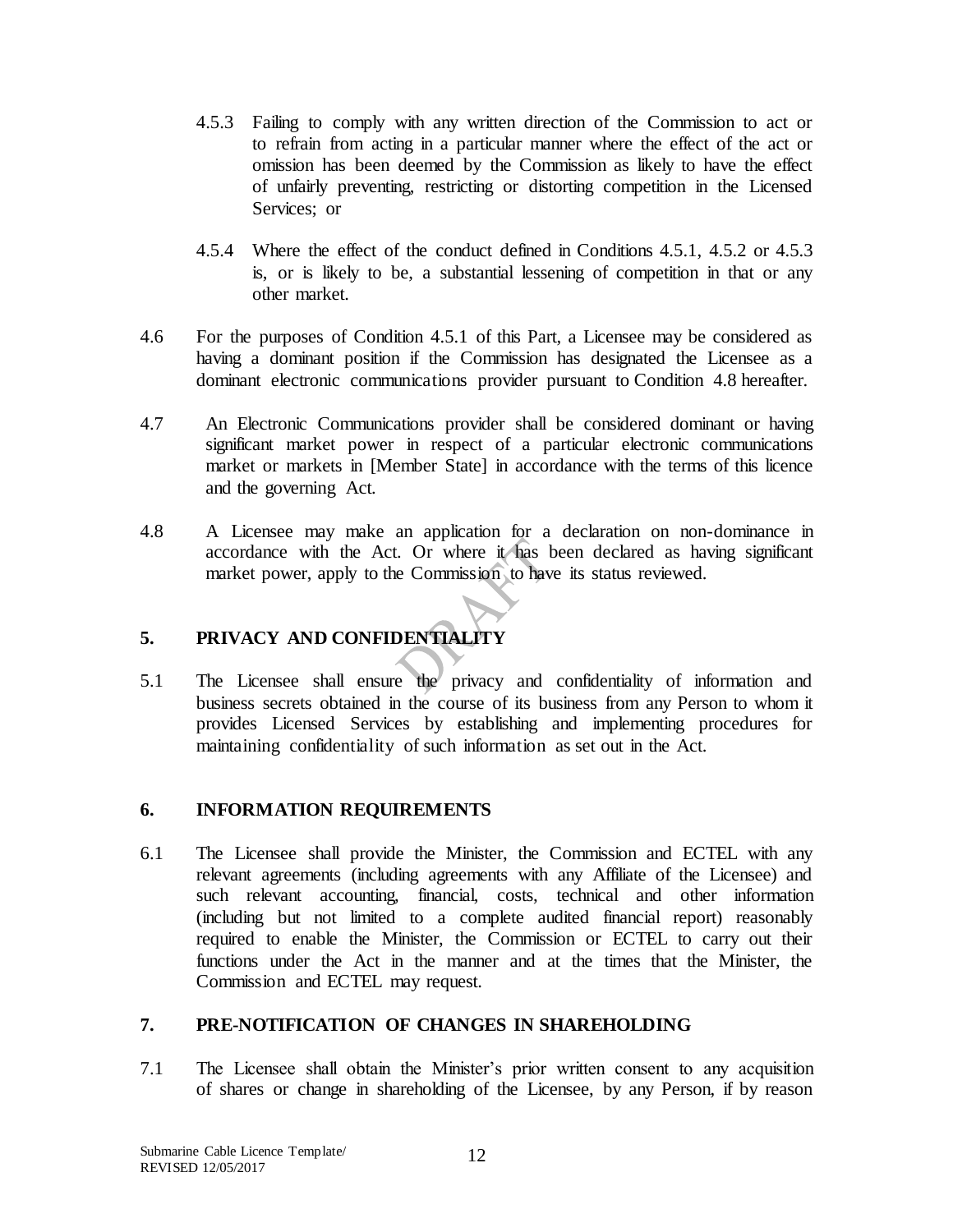of that acquisition or change, the total number of shares in the Licensee held by that Person, together with any shares held by any nominee or trustee for that Person, immediately after the change or acquisition exceeds 20 per cent of the total number of shares in the License (where such shareholding did not already exceed 20 per cent prior to that change or acquisition).

- 7.2 The Licensee shall notify the Minister in writing ninety (90) days prior to the taking effect of such change or acquisition stated above.
- 7.3 Upon receipt of the notification under clause 7.2, the Minister shall on the recommendation of ECTEL, issue in writing within 80 days, a certificate of nonobjection without conditions, a certificate of non-objection with conditions or a certificate of objection.
- 7.4 The Minister shall, before issuing a certificate under Clause 7.3 take into account the public interest or national security, the purposes of the Treaty establishing ECTEL and the purpose of ECTEL.
- 7.5 A licence who failure to comply with Clause 7 (notification of change in shareholding) shall be in breach of this licence.<br> **RIGHTS OF ACCESS**

### <span id="page-12-0"></span>**8. RIGHTS OF ACCESS**

- 8.1 Subject to Section [-] of the Act, the Licensee shall have the rights of access that are necessary to permit the installation and maintenance of the Licensed Networks on public rights-of-way, in public buildings and other public property, and in respect of similar works necessary for the provision of the Licensed Services.
- 8.2 In the course of constructing or maintaining any Licensed Network of the Licensee, the Licensee may, by its officers or agents duly authorized in writing and on production of the authority, cut or remove from any street, high-way or land, any tree or branch or other parts of a tree, tending to interfere with, endanger, or otherwise prejudicially affect such Licensed Networks. In exercising this right, no person shall enter any land without the consent of the owner or occupier until after a fifteen days notice in writing given to the owner of occupier or posted conspicuously upon the property.
- 8.3 If such owner or occupiers, after the service or posting up of such notice does not give written consent thereto, the Licensee may not enter upon the private land in question without first having obtained the necessary Court Order.
- 8.4 Where any condition exists which is dangerous and relates to the provision of the licensed services by the Licensee, the Licensee may immediately enter upon Land and take whatever reasonable action is necessary and expedient to establish safe conditions thereon.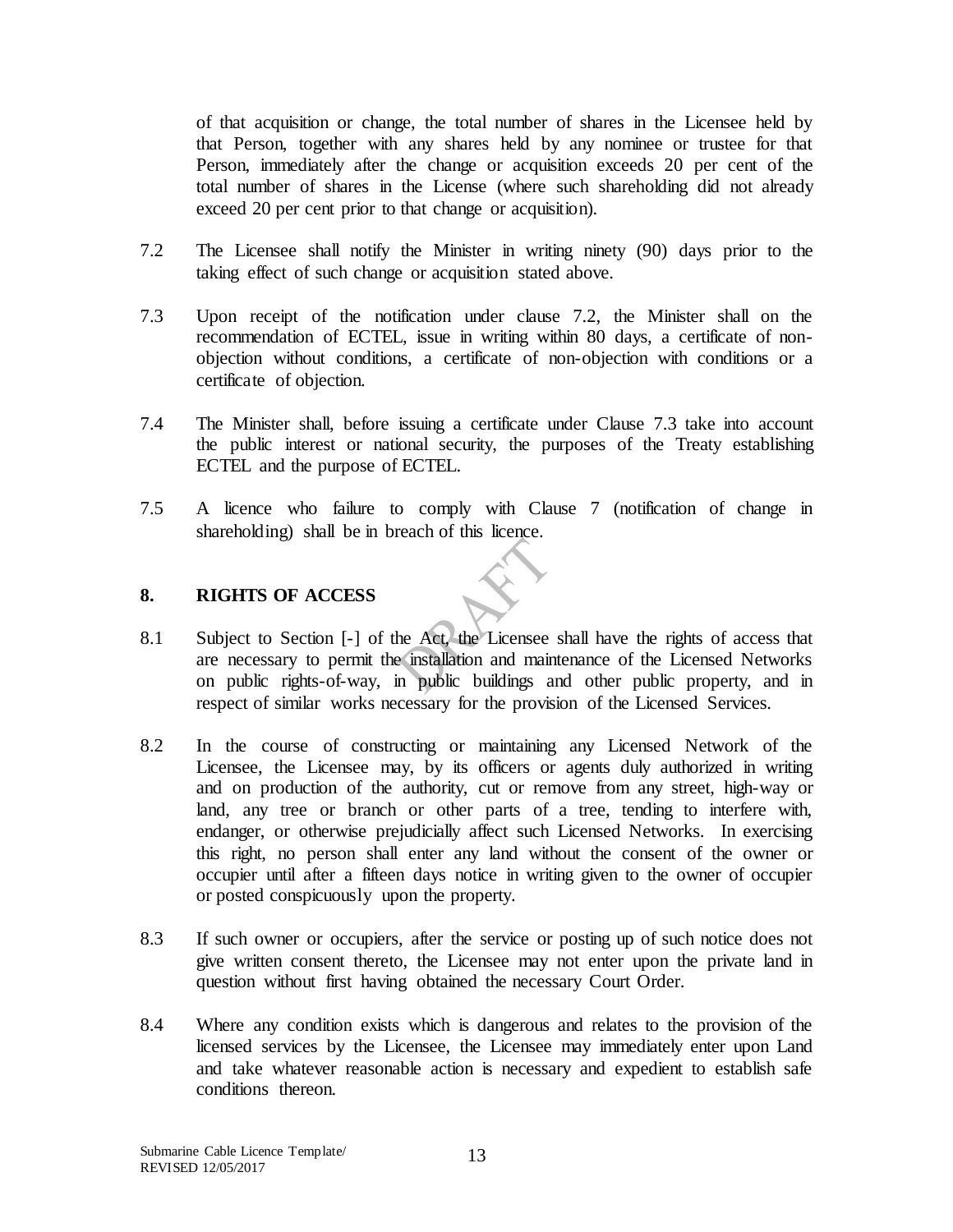- 8.5 Where the Licensee takes action under Condition 8.4 above, the Licensee must within three (3) days thereof, inform the owner or occupier of the land in question (either by service of a written notice on him or by posting up conspicuously a notice on such land) of the action taken.
- 8.6 In the exercise of any powers under this Clause, the Licensee shall cause as little inconvenience or damage as is reasonably practicable and the Licensee is liable to pay compensation to any person who suffers damage to his property in consequence of the exercise of such powers by the Licensee. For the avoidance of doubt, this Condition shall also apply to public lands, public buildings and other public property.

### <span id="page-13-0"></span>**9. FORCE MAJEURE**

- 9.1 Force Majeure refers to an event or accident which is beyond the control of the Licensee and includes:
	- (a) acts of God, action by or against enemies of the State, riot or civil commotion;
	- (b) strikes, lock-outs and other industrial disturbances;
	- (c) wars, blockades or insurrection;
	- (d) earthquake, hurricane, flood, fire or explosion;
	- (e) outbreak of pestilence or epidemics;
	- (f) government rationing of electricity or other wartime or emergency controls imposed by Government;
	- (g) embargoes or trade restrictions;
- 9.2 The Licensee shall not be in breach of this Licence if and to the extent that it is prevented from fulfilling its obligations be reason of Force Majeure.

### <span id="page-13-1"></span>**10. UNIVERSAL SERVICE OBLIGATION**

- 10.1 The Licensee shall fulfill the Universal Service Obligations pursuant to section [-] of the Act.
- 10.2 The Licensee shall make and receive payments into and from the Universal Service Fund in accordance with the Act or Regulations issued by the Minister pursuant to Section [-] of the Act.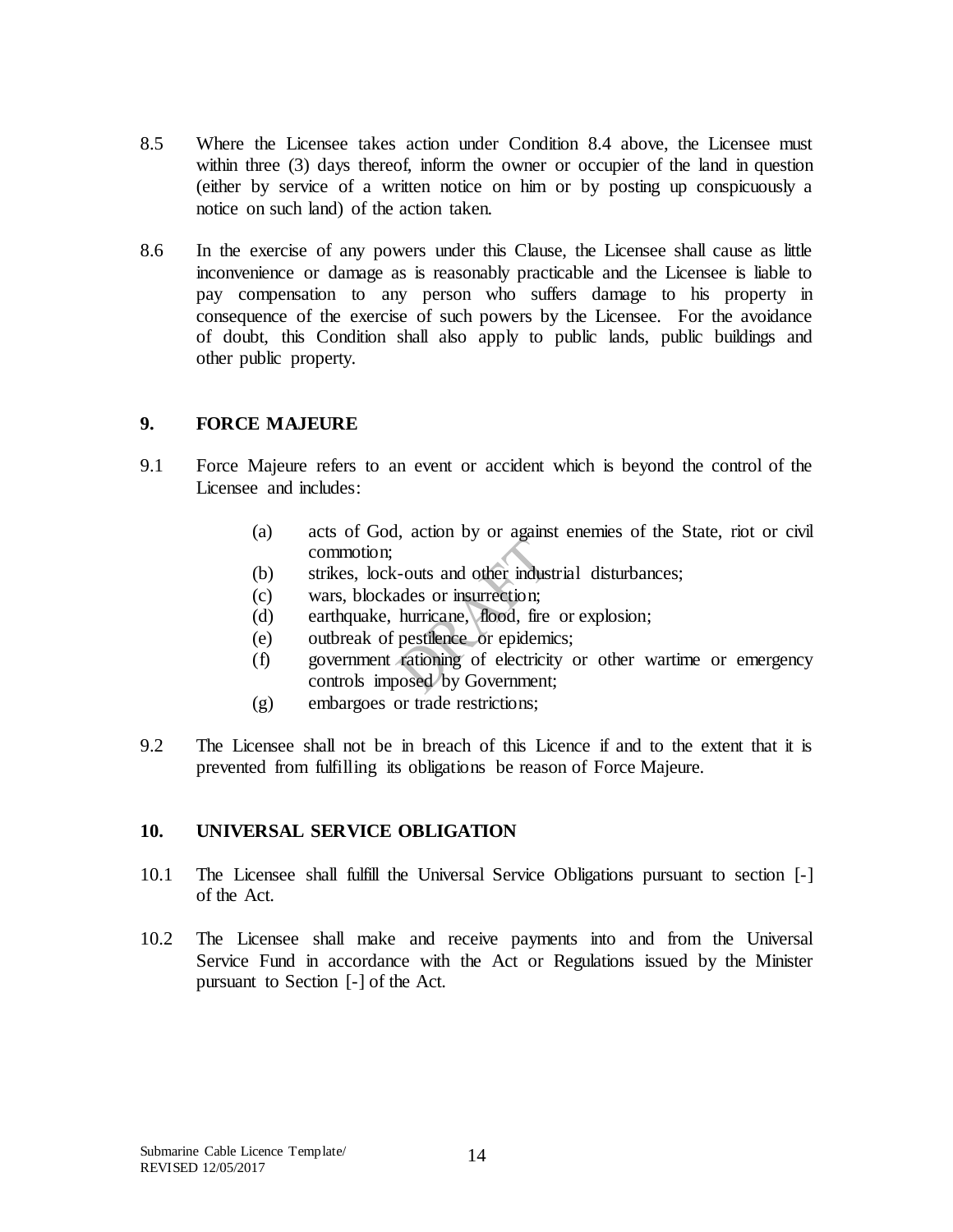### <span id="page-14-0"></span>**11. COMPLIANCE**

11.1 The Licensee shall comply with all applicable Acts, Regulations, Directions, Orders and Recommendations, including but not limited to the Act and shall comply with the Directions, Orders and Recommendations issued by the Minister and the Commission.

Granted by the Minister on the ……………day of ………………………201[-]

Signed by

…………………………………… Minister of Telecommunications

PRAY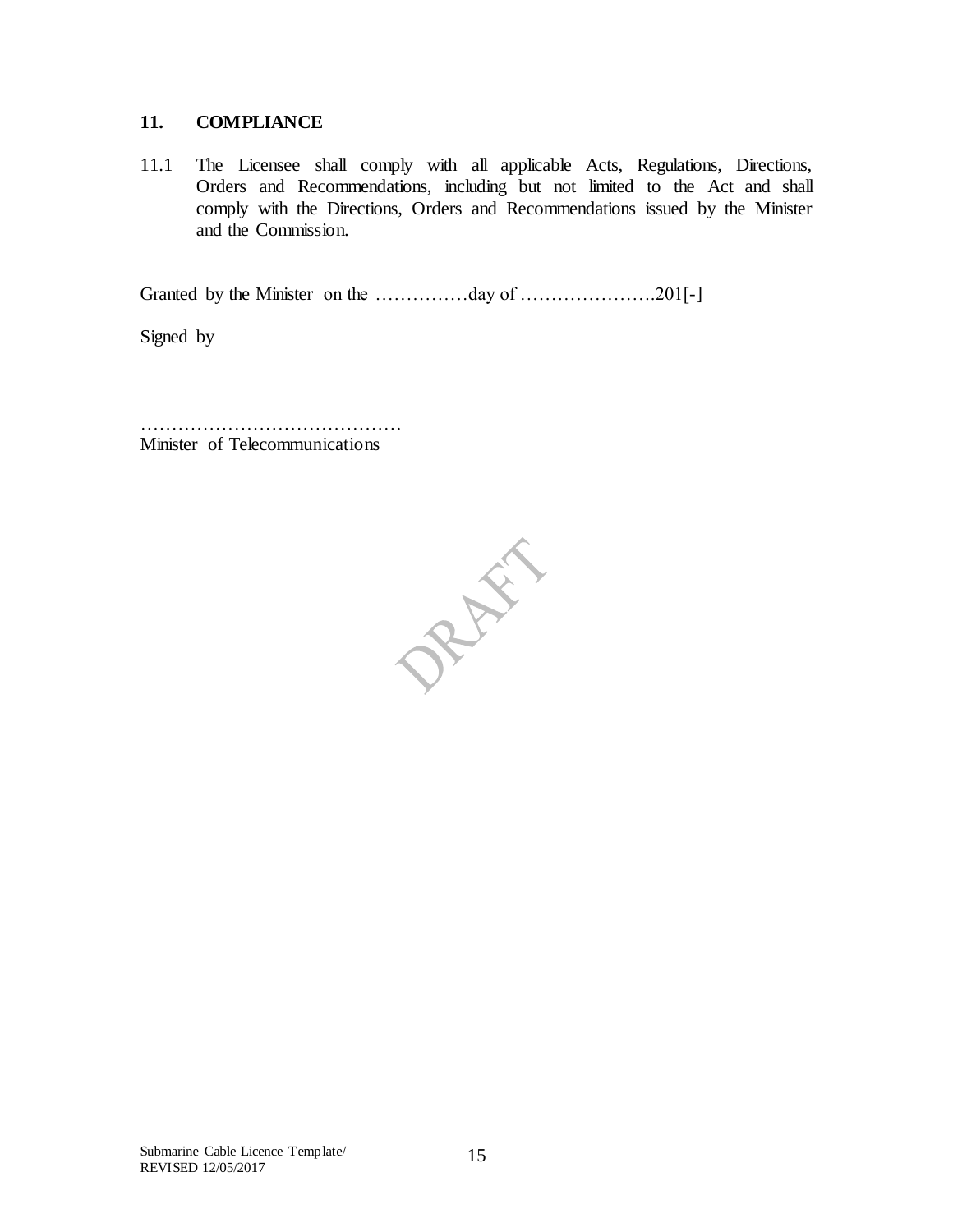### **ANNEX A**

#### **TECHNICAL SPECIFICATIONS**

<span id="page-15-1"></span><span id="page-15-0"></span>The licensee is authorised pursuant to this licence to land, install and operate a Submarine Cable and Submarine Cable Network, as described and specified, including the 'Wet Link', the Cable Landing Point, Technical Points of Interconnection, and Backhaul System.

Adherence to relevant standards as outlined by the International Telecommunications Union (ITU), including but not limited to, Series G Recommendations for Optical Submarine Cable Systems is required.

The licensee is to provide a detailed system description, system design, technical specifications, and system configuration including network redundancy plans for review and insertion in Annex A.

- 1) Terminating Point Interface Data Rates:
	- a. Technical Points of interconnection of the following specifications:
		- i. SONET/SDH interfaces: T1 and E1, OC-3/STM-1, OC-48/STM-4,OC-192/STM-64, OC-768/STM-256.
		- ii. Gigabit Ethernet:10 Mbit/s, 100 Mbit/s, 1 Gbit/s, 2.5 and 5 Gbit/s, 10 Gbit/s, 25 and 50 Gbit/s, 40 and 100GBit/s, 200 and 400 Gbit/s.
- 2) Using the following interfacing technologies:
	- i. Optical connectivity
	- ii. Streaming IP (Internet Protocol)
	- iii. Asynchronous Transfer Mode (ATM)
	- iv. Gigabit Ethernet
	- v. Electrical-to-optical connectivity
	- vi. Optical-to-wireless connectivity
- 3) Access for interconnection parties facilitated by the provision of a 'Meet-me Room' located at the Cable Landing Point facility. This room must have air-conditioning with temperature set to that desirable for optical equipment working.
- 4) Backup power is to be provided at the cable landing facility with a capacity for coverage of a minimum period of 72 hours continuously.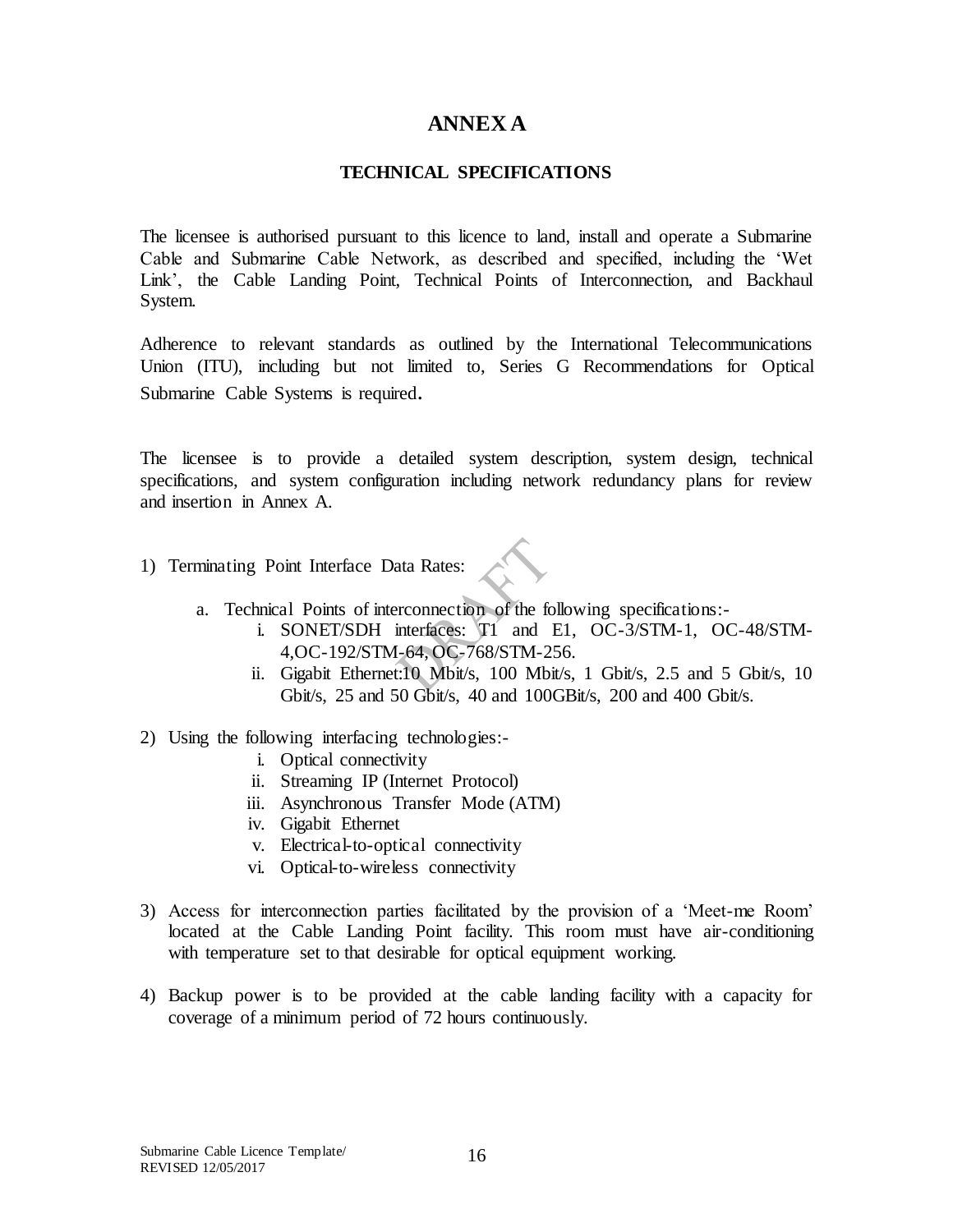# **ANNEX B**

### **LICENSED SERVICES**

<span id="page-16-1"></span><span id="page-16-0"></span>1.1 For the avoidance of doubt, nothing in this Licence grants a person the right to establish or operate an international electronic communications network or to provide international electronic communications services that have not been granted in accordance with the Act and Regulations

PRAIL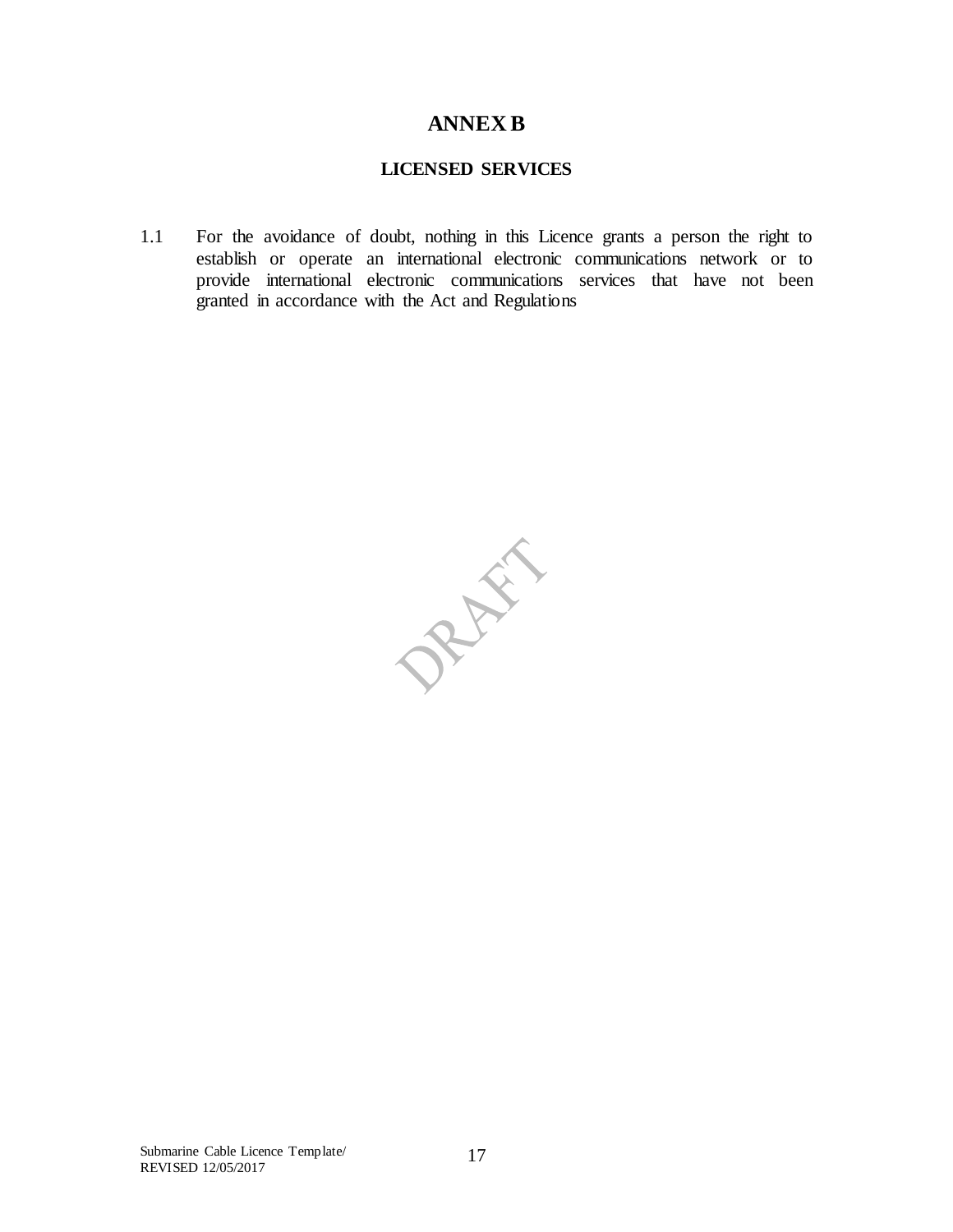# **ANNEX C**

### **INTERCONNECTION AND OBLIGATIONS**

### <span id="page-17-1"></span><span id="page-17-0"></span>**1) Access and Interconnection Obligations**

- a. Subject to the Act, the Licensee shall provide access and interconnection to any licensed electronic communications operator.
- b. The Licensee shall provide access to facilities and equipment to any licensed electronic communications operator requesting access and interconnection.
- c. The Licensee shall provide access and interconnection that is at least equal in quality provided to itself.
- d. The Licensee shall provide the access and Interconnection using interfacing as provided for in Annex-A subject to all applicable international technical standards and regulations.

### **2) Reference Interconnection Officer**

a. The holder of a submarine Cable License shall provide a reference interconnection Offer.

### **3) Co-Location**

a. A Licensee shall provide co-location at the submarine cable landing station, if the co-location is required by the requesting licensee to access international submarine cable capacity on any submarine cable system from the submarine cable landing station licensee,